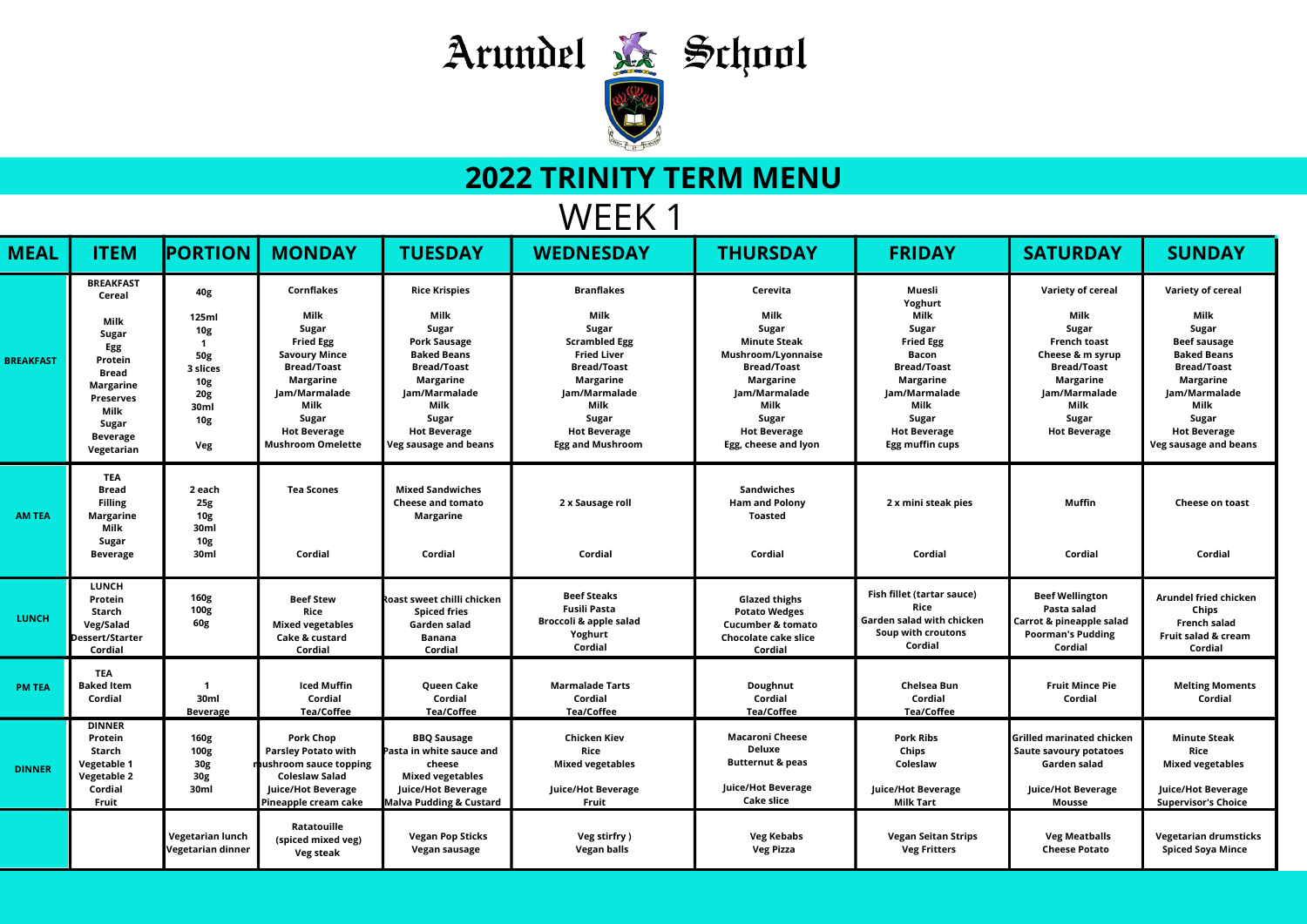





## WEEK 2 **2022 TRINITY TERM MENU**

| <b>MEAL</b>                                            | <b>ITEM</b>                                                                                                                                                                           | <b>PORTION</b>                                                                                                              | <b>MONDAY</b>                                                                                                                                                                             | <b>TUESDAY</b>                                                                                                                                                                                     | <b>WEDNESDAY</b>                                                                                                                                                                                            | <b>THURSDAY</b>                                                                                                                                                                                            | <b>FRIDAY</b>                                                                                                                                                                               | <b>SATURDAY</b>                                                                                                                                                                                  | <b>SUNDAY</b>                                                                                                                                                                                         |
|--------------------------------------------------------|---------------------------------------------------------------------------------------------------------------------------------------------------------------------------------------|-----------------------------------------------------------------------------------------------------------------------------|-------------------------------------------------------------------------------------------------------------------------------------------------------------------------------------------|----------------------------------------------------------------------------------------------------------------------------------------------------------------------------------------------------|-------------------------------------------------------------------------------------------------------------------------------------------------------------------------------------------------------------|------------------------------------------------------------------------------------------------------------------------------------------------------------------------------------------------------------|---------------------------------------------------------------------------------------------------------------------------------------------------------------------------------------------|--------------------------------------------------------------------------------------------------------------------------------------------------------------------------------------------------|-------------------------------------------------------------------------------------------------------------------------------------------------------------------------------------------------------|
| <b>BREAKFAST</b>                                       | <b>BREAKFAST</b><br><b>Cereal</b><br><b>Milk</b><br><b>Sugar</b><br><b>Egg</b><br>Protein<br>Bread<br><b>Margarine</b><br><b>Preserves</b><br><b>Milk</b><br>Sugar<br><b>Beverage</b> | <b>40g</b><br><b>125ml</b><br><b>10g</b><br><b>50g</b><br>3 slices<br><b>10g</b><br><b>20g</b><br><b>30ml</b><br><b>10g</b> | <b>Branflakes</b><br>Milk<br>Sugar<br><b>Poached Egg</b><br>Pork sausage<br><b>Bread/Toast</b><br><b>Margarine</b><br>Jam/Marmalade<br><b>Milk</b><br><b>Sugar</b><br><b>Hot Beverage</b> | Cerevita<br>Milk<br><b>Sugar</b><br><b>Tomato &amp; onion omelette</b><br><b>Chicken Strips</b><br><b>Bread/Toast</b><br>Margarine<br>Jam/Marmalade<br>Milk<br><b>Sugar</b><br><b>Hot Beverage</b> | <b>Cornflakes</b><br>Milk<br><b>Sugar</b><br><b>Lyonnaise and</b><br><b>Beef meatballs</b><br><b>Bread/Toast</b><br><b>Margarine</b><br>Jam/Marmalade<br><b>Milk</b><br><b>Sugar</b><br><b>Hot Beverage</b> | <b>Rice Krispies</b><br>Milk<br>Sugar<br><b>Minute Steak</b><br><b>Concassee &amp; red onion</b><br><b>Bread/Toast</b><br><b>Margarine</b><br>Jam/Marmalade<br><b>Milk</b><br>Sugar<br><b>Hot Beverage</b> | <b>Oatmeal</b><br>Milk<br><b>Sugar</b><br><b>Fried Egg</b><br><b>Bacon</b><br><b>Bread/Toast</b><br><b>Margarine</b><br>Jam/Marmalade<br><b>Milk</b><br><b>Sugar</b><br><b>Hot Beverage</b> | <b>Variety of cereal</b><br>Milk<br><b>Sugar</b><br><b>Baked Beans</b><br><b>Beef sausage</b><br><b>Bread/Toast</b><br>Margarine<br>Jam/Marmalade<br>Milk<br><b>Sugar</b><br><b>Hot Beverage</b> | <b>Variety of cereal</b><br>Milk<br>Sugar<br><b>French toast/pancake</b><br>Cheese/ m syrup<br><b>Bread/Toast</b><br><b>Margarine</b><br>Jam/Marmalade<br><b>Milk</b><br>Sugar<br><b>Hot Beverage</b> |
| <b>AM TEA</b>                                          | <b>TEA</b><br>Bread<br><b>Filling</b><br><b>Margarine</b><br>Milk<br>Sugar<br><b>Beverage</b>                                                                                         | 2 each<br>25g<br><b>10g</b><br>30ml<br><b>10g</b><br>30ml                                                                   | <b>Blueberry muffins</b><br>Juice/hot beverage                                                                                                                                            | <b>Mixed Sandwiches</b><br><b>Juice/hot beverage</b>                                                                                                                                               | <b>Tea scones</b><br>Juice/hot beverage                                                                                                                                                                     | <b>Toasted Sandwiches</b><br>Juice/hot beverage                                                                                                                                                            | Mini pizza<br><b>Juice/hot beverage</b>                                                                                                                                                     | <b>Muffins</b><br><b>Juice/hot beverage</b>                                                                                                                                                      | <b>Mini pies</b><br>Juice/hot beverage                                                                                                                                                                |
| <b>LUNCH</b>                                           | <b>LUNCH</b><br>Protein<br><b>Starch</b><br>Veg/Salad<br><b>Dessert/Starter</b><br><b>Cordial</b>                                                                                     | 160g<br><b>100g</b><br><b>60g</b>                                                                                           | Macaroni cheese deluxe<br><b>Cucumber &amp; tomato salad</b><br><b>Fruit</b><br><b>Cordial</b>                                                                                            | <b>Grilled chicken thighs</b><br>Wedges<br>Garden salad<br><b>Chocolate cupcake</b><br><b>Cordial</b>                                                                                              | <b>Beef Curry</b><br><b>Savoury Rice</b><br><b>Mixed Vegetables</b><br>Apple crumble & custard<br><b>Cordial</b>                                                                                            | <b>Pizza</b><br><b>Chicken, boerewors</b><br>Fresh garden salad<br>Yoghurt<br><b>Cordial</b>                                                                                                               | <b>Crumbed hake fillet</b><br>Chips<br><b>Coleslaw</b><br>Eclair<br><b>Cordial</b>                                                                                                          | <b>Pork Chop</b><br><b>Savoury Fusili Pasta</b><br><b>French salad</b><br><b>Malva Pudding</b><br>Cordial                                                                                        | <b>Sticky chicken</b><br><b>Rice &amp; fried vegies</b><br><b>Peppersauce jelly &amp;</b><br>whipped cream<br>Cordial                                                                                 |
| <b>PM TEA</b>                                          | <b>TEA</b><br><b>Baked Item</b><br><b>Cordial</b>                                                                                                                                     | 30ml<br><b>Beverage</b>                                                                                                     | <b>Cream buns</b><br><b>Cordial</b><br><b>Tea/Coffee</b>                                                                                                                                  | <b>Doughnuts</b><br><b>Cordial</b><br><b>Tea/Coffee</b>                                                                                                                                            | <b>Cupcakes</b><br><b>Cordial</b><br><b>Tea/Coffee</b>                                                                                                                                                      | Chelsea buns<br><b>Cordial</b><br><b>Tea/Coffee</b>                                                                                                                                                        | <b>Fudge</b><br><b>Cordial</b><br><b>Tea/Coffee</b>                                                                                                                                         | <b>Fruit Mince Pie</b><br><b>Cordial</b>                                                                                                                                                         | <b>Variety of biscuits</b><br><b>Cordial</b>                                                                                                                                                          |
| <b>DINNER</b>                                          | <b>DINNER</b><br><b>Protein</b><br><b>Starch</b><br><b>Vegetable 1</b><br><b>Vegetable 2</b><br><b>Cordial</b><br><b>Fruit</b>                                                        | <b>160g</b><br>100g<br><b>30g</b><br><b>30g</b><br>30ml                                                                     | <b>Chicken Stew</b><br><b>Fried Rice</b><br><b>Spinach</b><br><b>Coleslaw Salad</b><br><b>Juice/Hot Beverage</b><br><b>Banana Custard</b>                                                 | <b>Pork &amp; Chicken Kebabs</b><br><b>Rice</b><br>Green salad<br><b>Juice/Hot Beverage</b><br><b>Milk Tart</b>                                                                                    | <b>Countrystyle/Pork sausage</b><br><b>Fusili in cheese sauce</b><br>Coleslaw<br><b>Juice/Hot Beverage</b><br>Fruit                                                                                         | <b>Grilled steak</b><br><b>Rice</b><br><b>Available vegetables</b><br><b>Juice/Hot Beverage</b><br><b>Chocolate iced cake</b>                                                                              | Spaghetti bolognaise<br>Garden salad<br><b>Juice/Hot Beverage</b><br><b>Jelly &amp; Custard</b>                                                                                             | <b>Honey glazed chicken</b><br><b>Savoury Rice</b><br><b>Mixed vegetables</b><br><b>Juice/Hot Beverage</b><br>Yoghurt                                                                            | <b>Beef Steak &amp;</b><br><b>Chips</b><br>3 bean salad<br><b>Juice/Hot Beverage</b><br><b>Cake slice</b>                                                                                             |
| <b>AFTER STUDY</b><br><b>TEA</b><br><b>FROM 3 JUNE</b> | Snack<br><b>Beverage</b>                                                                                                                                                              | Vegetarian lunch<br>Vegetarian dinner                                                                                       | <b>Macaroni veg &amp; cheese</b><br>Veg casserole                                                                                                                                         | <b>Veg half moons</b><br><b>Veg kebabs</b>                                                                                                                                                         | <b>Mushroom stroganoff</b><br>Veg lasagne                                                                                                                                                                   | <b>Veg Pizza</b><br>Schnitzel                                                                                                                                                                              | Veg enchilada<br><b>Veg Bolognese</b>                                                                                                                                                       | <b>Bean Curry</b><br><b>Pop Sticks</b>                                                                                                                                                           | <b>Veg springroll</b>                                                                                                                                                                                 |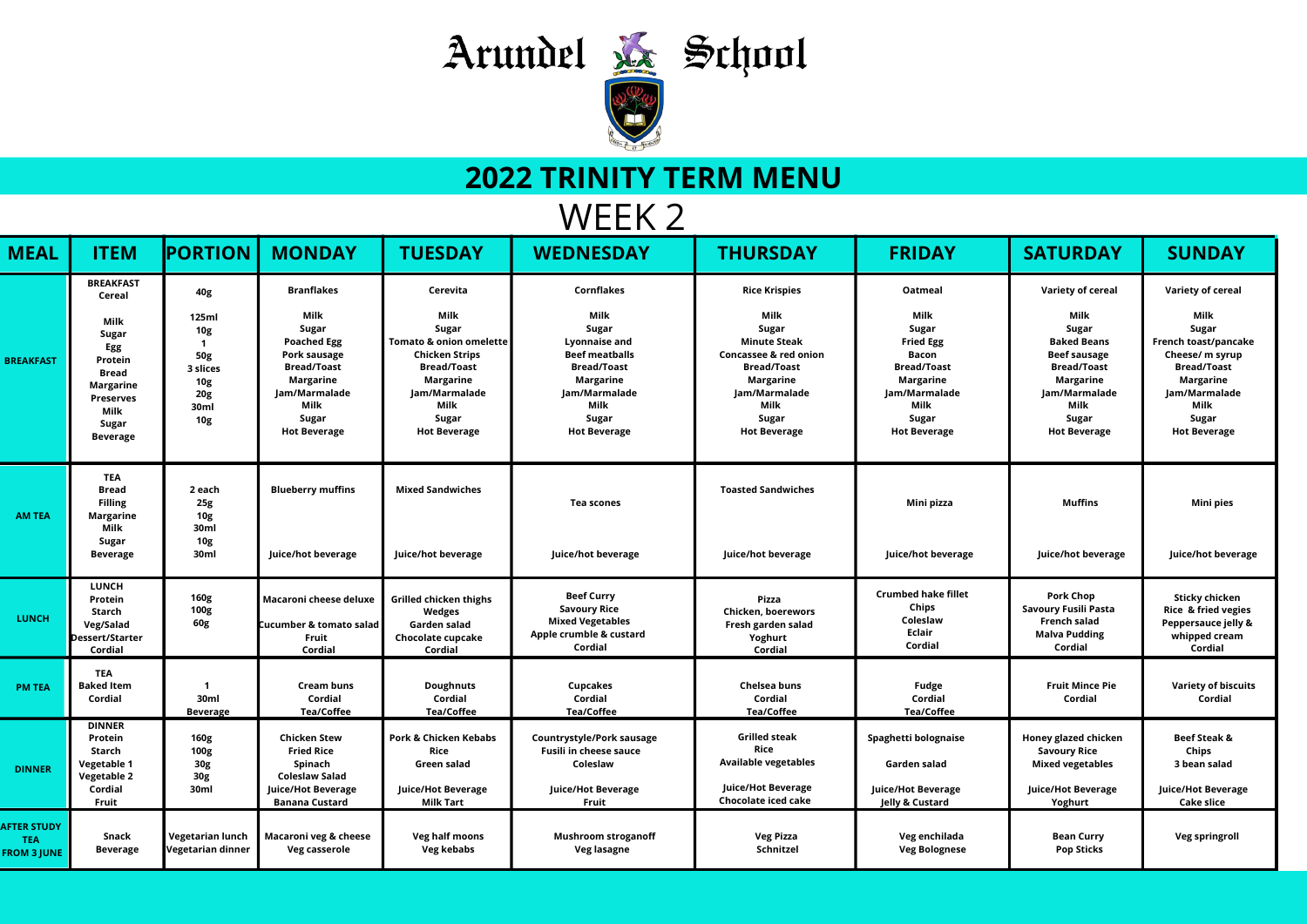





# WEEK 3 **2022 TRINITY TERM MENU**

| <b>MEAL</b>                                            | <b>ITEM</b>                                                                                                                                                                                  | <b>IPORTION</b>                                                                                                                  | <b>MONDAY</b>                                                                                                                                                                                                                           | <b>TUESDAY</b>                                                                                                                                                                                                          | <b>WEDNESDAY</b>                                                                                                                                                                                                                      | <b>THURSDAY</b>                                                                                                                                                                                                        | <b>FRIDAY</b>                                                                                                                                                                                                                                | <b>SATURDAY</b>                                                                                                                                                                                                                              | <b>SUNDAY</b>                                                                                                                                                                                                                       |
|--------------------------------------------------------|----------------------------------------------------------------------------------------------------------------------------------------------------------------------------------------------|----------------------------------------------------------------------------------------------------------------------------------|-----------------------------------------------------------------------------------------------------------------------------------------------------------------------------------------------------------------------------------------|-------------------------------------------------------------------------------------------------------------------------------------------------------------------------------------------------------------------------|---------------------------------------------------------------------------------------------------------------------------------------------------------------------------------------------------------------------------------------|------------------------------------------------------------------------------------------------------------------------------------------------------------------------------------------------------------------------|----------------------------------------------------------------------------------------------------------------------------------------------------------------------------------------------------------------------------------------------|----------------------------------------------------------------------------------------------------------------------------------------------------------------------------------------------------------------------------------------------|-------------------------------------------------------------------------------------------------------------------------------------------------------------------------------------------------------------------------------------|
| <b>BREAKFAST</b>                                       | <b>BREAKFAST</b><br><b>Cereal</b><br><b>Milk</b><br>Sugar<br><b>Egg</b><br><b>Protein</b><br><b>Bread</b><br><b>Margarine</b><br><b>Preserves</b><br>Milk<br><b>Sugar</b><br><b>Beverage</b> | <b>40g</b><br><b>125ml</b><br><b>10g</b><br><b>50g</b><br>3 slices<br>10 <sub>g</sub><br><b>20g</b><br><b>30ml</b><br><b>10g</b> | <b>Rice Krispies</b><br><b>Milk</b><br><b>Sugar</b><br><b>Fried Egg</b><br>Vienna sausage, tomato<br><b>Bread/Toast</b><br><b>Margarine</b><br>Jam/Marmalade<br>Milk<br><b>Sugar</b><br><b>Hot Beverage</b><br><b>Mushroom omelette</b> | <b>Cornflakes</b><br>Milk<br><b>Sugar</b><br><b>Baked beans</b><br><b>Beef sausage</b><br><b>Bread/Toast</b><br><b>Margarine</b><br>Jam/Marmalade<br>Milk<br><b>Sugar</b><br><b>Hot Beverage</b><br>Veg sausage & beans | Cerevita<br><b>Milk</b><br><b>Sugar</b><br><b>Chicken strips</b><br>Lyonnaise<br><b>Bread/Toast</b><br><b>Margarine</b><br>Jam/Marmalade<br><b>Milk</b><br><b>Sugar</b><br><b>Hot Beverage</b><br><b>Beans &amp; egg/ vegan balls</b> | <b>Branflakes</b><br>Milk<br><b>Sugar</b><br><b>Savoury mince</b><br><b>Baked beans</b><br><b>Bread/Toast</b><br>Margarine<br>Jam/Marmalade<br>Milk<br><b>Sugar</b><br><b>Hot Beverage</b><br><b>Lyonnaise and egg</b> | <b>Muesli</b><br>Yoghurt<br>Milk<br><b>Sugar</b><br><b>Fried Egg</b><br><b>Bacon &amp; tomato</b><br><b>Bread/Toast</b><br><b>Margarine</b><br>Jam/Marmalade<br><b>Milk</b><br><b>Sugar</b><br><b>Hot Beverage</b><br><b>Egg muffin cups</b> | <b>Variety of cereal</b><br>Milk<br><b>Sugar</b><br><b>Minute steak</b><br>Grilled tomato/onion rings<br><b>Bread/Toast</b><br><b>Margarine</b><br>Jam/Marmalade<br>Milk<br><b>Sugar</b><br><b>Hot Beverage</b><br><b>Vegan burger patty</b> | <b>Variety of cereal</b><br>Milk<br><b>Sugar</b><br><b>Fried mushrooms</b><br><b>Pork sausage</b><br><b>Bread/Toast</b><br>Margarine<br>Jam/Marmalade<br>Milk<br><b>Sugar</b><br><b>Hot Beverage</b><br><b>Mushroom &amp; beans</b> |
| <b>AM TEA</b>                                          | <b>TEA</b><br><b>Bread</b><br><b>Filling</b><br><b>Margarine</b><br>Milk<br>Sugar<br><b>Beverage</b>                                                                                         | 2 each<br>25g<br><b>10g</b><br>30ml<br><b>10g</b><br>30ml                                                                        | Mini pizza<br>Juice/hot beverage                                                                                                                                                                                                        | Sandwiches (cucumber,<br>cheese, tomato)<br>Juice/hot beverage                                                                                                                                                          | <b>Tea scones</b><br>Juice/hot beverage                                                                                                                                                                                               | <b>Toasted Sandwiches</b><br><b>Juice/hot beverage</b>                                                                                                                                                                 | Mini pies<br>Juice/hot beverage                                                                                                                                                                                                              | <b>Muffins</b><br>Juice/hot beverage                                                                                                                                                                                                         | <b>Cake slice</b><br><b>Juice/hot beverage</b>                                                                                                                                                                                      |
| <b>LUNCH</b>                                           | <b>LUNCH</b><br><b>Protein</b><br>Starch<br>Veg/Salad<br><b>Dessert/Starter</b><br><b>Cordial</b>                                                                                            | <b>160g</b><br>100g<br><b>60g</b>                                                                                                | <b>Beef Stew</b><br><b>Savoury Rice</b><br><b>Mixed Vegetables</b><br><b>Cake &amp; Custard</b><br>Juice                                                                                                                                | <b>Honey glazed chicken</b><br>Chips<br>Garden salad<br>2 bean salad<br>Juice                                                                                                                                           | Macaroni cheese deluxe<br>Garden salad<br>Yoghurt<br><b>Cordial</b>                                                                                                                                                                   | <b>Arundel fried chicken</b><br><b>Roast potato</b><br>Feta & tomato salad<br>Apple crumble & custard<br>Juice                                                                                                         | <b>Grilled hake</b><br>Saute potato<br><b>Greek salad</b><br>Soup with croutons<br>Juice                                                                                                                                                     | Oven roast chicken<br><b>Savoury Rice</b><br><b>Mixed vegies</b><br>Jelly & whipped cream<br>Juice                                                                                                                                           | Beef steaks, mushroom &<br>pepper sauce<br><b>Roast potato</b><br><b>Fruit instant pudding</b><br>Juice                                                                                                                             |
| <b>PM TEA</b>                                          | <b>TEA</b><br><b>Baked Item</b><br><b>Cordial</b>                                                                                                                                            | 30ml<br><b>Beverage</b>                                                                                                          | <b>Doughnut</b><br><b>Cordial</b><br><b>Tea/Coffee</b>                                                                                                                                                                                  | <b>Chocolate cake slice</b><br><b>Cordial</b><br><b>Tea/Coffee</b>                                                                                                                                                      | <b>Melting moments</b><br><b>Cordial</b><br><b>Tea/Coffee</b>                                                                                                                                                                         | Chelsea buns<br><b>Cordial</b><br><b>Tea/Coffee</b>                                                                                                                                                                    | <b>Carrot cake</b><br><b>Cordial</b><br><b>Tea/Coffee</b>                                                                                                                                                                                    | <b>Cream buns</b><br><b>Cordial</b>                                                                                                                                                                                                          | <b>Fudge</b><br><b>Cordial</b>                                                                                                                                                                                                      |
| <b>DINNER</b>                                          | <b>DINNER</b><br><b>Protein</b><br>Starch<br><b>Vegetable 1</b><br><b>Vegetable 2</b><br><b>Cordial</b><br><b>Fruit</b>                                                                      | 160g<br>100g<br><b>30g</b><br><b>30g</b><br>30ml                                                                                 | <b>Pork Chops</b><br><b>Wedges</b><br>Spinach<br>Garden salad<br><b>Juice/Hot Beverage</b><br><b>Fruit</b>                                                                                                                              | <b>Oxtail</b><br><b>Rice</b><br><b>Mixed vegetables</b><br><b>Juice/Hot Beverage</b><br><b>Milk Tart</b>                                                                                                                | <b>Pork fillet steak</b><br><b>Parsley potato</b><br><b>Butternut &amp; peas</b><br><b>Juice/Hot Beverage</b><br><b>Cake slice</b>                                                                                                    | <b>Beef stew</b><br><b>Rice</b><br><b>Mixed vegetables</b><br><b>Juice/Hot Beverage</b><br>Fruit                                                                                                                       | <b>Chicken stirfry</b><br><b>Fusili Pasta</b><br><b>Juice/Hot Beverage</b><br><b>Fruity yoghurt</b>                                                                                                                                          | <b>Cottage pie</b><br>Feta, cucumber &<br>tomato salad<br><b>Juice/Hot Beverage</b><br>Apple strudel & cream                                                                                                                                 | <b>Chicken wraps</b><br><b>Fries</b><br><b>Available salad</b><br><b>Juice/Hot Beverage</b><br><b>Choc tart</b>                                                                                                                     |
| <b>AFTER STUDY</b><br><b>TEA</b><br><b>FROM 3 JUNE</b> | <b>Snack</b><br><b>Beverage</b>                                                                                                                                                              | Vegetarian lunch<br>Vegetarian dinner                                                                                            | <b>Veg burger</b><br><b>Veg fritters</b>                                                                                                                                                                                                | <b>Veg pizza</b><br><b>Veg curry</b>                                                                                                                                                                                    | Veg quesadilla<br>Veg pizza                                                                                                                                                                                                           | <b>Veg nuggets</b><br><b>Veg sausages</b>                                                                                                                                                                              | <b>Veg meatballs</b><br><b>Cheese potatoes</b>                                                                                                                                                                                               | <b>Veg drumsticks</b><br><b>Bean stew</b>                                                                                                                                                                                                    |                                                                                                                                                                                                                                     |